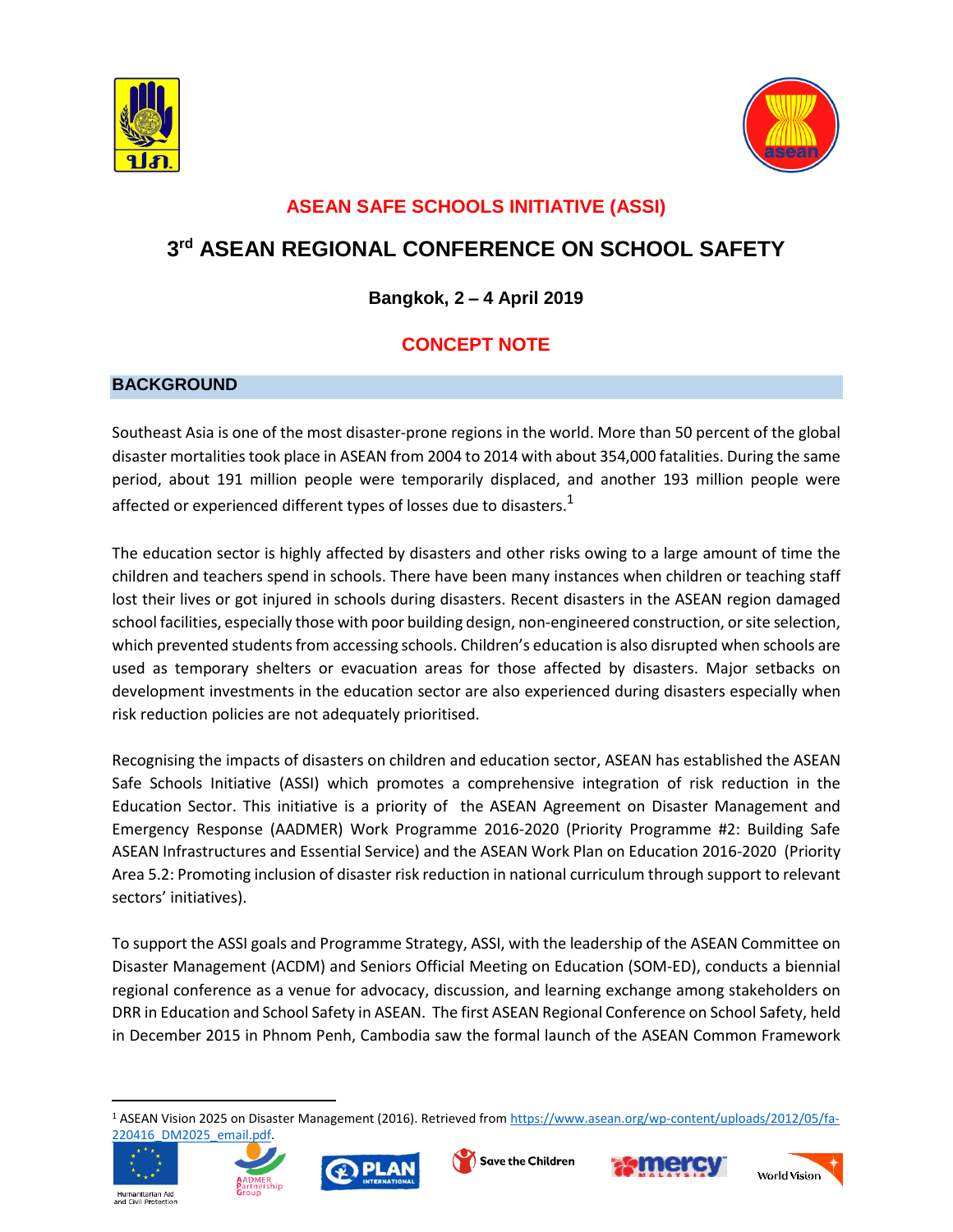for Comprehensive School Safety<sup>2</sup> and other regional tools supporting the implementation of school disaster management in the region. The second ASEAN Regional Conference held in Bangkok, Thailand in February 2017, gathered the re-affirmation of ASEAN countries and other partners and stakeholders' to continue their school safety efforts in alignment with the country commitments to contribute in accomplishing the newly adopted AADMER Work Programme 2016-2020 and the ASEAN Regional Work Plan on Education 2016-2020 as well as the Sendai Framework for DRR 2015-2030 targets and the Sustainable Development Goals by 2030.

This year, as we are heading towards the end of the ASEAN Programme Strategy 2017-2020, the 3<sup>rd</sup> ASEAN Regional Conference on School Safety will be focusing on the assessment of the region's progressin school safety work and in shaping the discussions toward outlining the ASEAN regional perspectives, approaches, and strategies on school safety post- AADMER Work Programme 2016-2020 and ASEAN Work Plan on Education 2016-2020.

#### **OBJECTIVES OF THE CONFERENCE**

The 3<sup>rd</sup> ASEAN Regional Conference on School Safety will be held on 2-4 April 2019, in Bangkok, Thailand. This regional conference aims to gather representatives from the Ministries of Education (MOEs) and the National Disaster Management Offices (NDMOs) in ASEAN as well as from key partners and stakeholders to discuss and assess ASEAN's progress in its school safety efforts in the last five years. The conference also intends to be a venue for stakeholders' learning exchanges and to start the dialogue in determining the direction and strategies of ASSI post-2020.

Specifically, the Conference aims to:

- 1. Provide a platform for the ASEAN Member States to share their national and local strategies and priorities in DRR in Education,
- 2. Discuss school safety-related researches and actions on emerging risks and other school safety concerns or priorities in South East Asia (i.e. climate change impacts, urban risks, community resilience, gender, disability, school safety in conflicts areas, violence in schools, etc.),
- 3. Promote innovative tools and methodologiesrelevant forschoolsafety through thematic forums, market place, and ignite presentations,
- 4. Introduce and discuss the *ASEAN Guidelines for Comprehensive School Safety Progress Reporting*,
- 5. Recognize school safety champions who have demonstrated commitments on school safety and made significant impacts on their communities, and
- 6. Discuss and recommend ways forward for ASEAN Safe Schools Initiative (ASSI) post-AADMER WP and ASEAN Work Plan on Education, including identifying resource mobilization and sustainability strategies and engagement of wider stakeholder groups.

#### **EXPECTED OUTCOMES**

At the end of the 3<sup>rd</sup> ASEAN Regional School Safety Conference, the following are expected to be achieved:

<sup>&</sup>lt;sup>2</sup> The ASEAN Common Framework for Comprehensive School Safety (2015) is a regional guidance document for the operationalization of the Comprehensive School Safety (CSS) Framework for the Southeast Asia context. While the document presents a common framework for ASEAN to develop school safety interventions based on country-specific needs and context, it also guides the Member States to effectively translate the school safety concepts into concrete actions with substantive impacts.



 $\overline{a}$ 





Save the Children



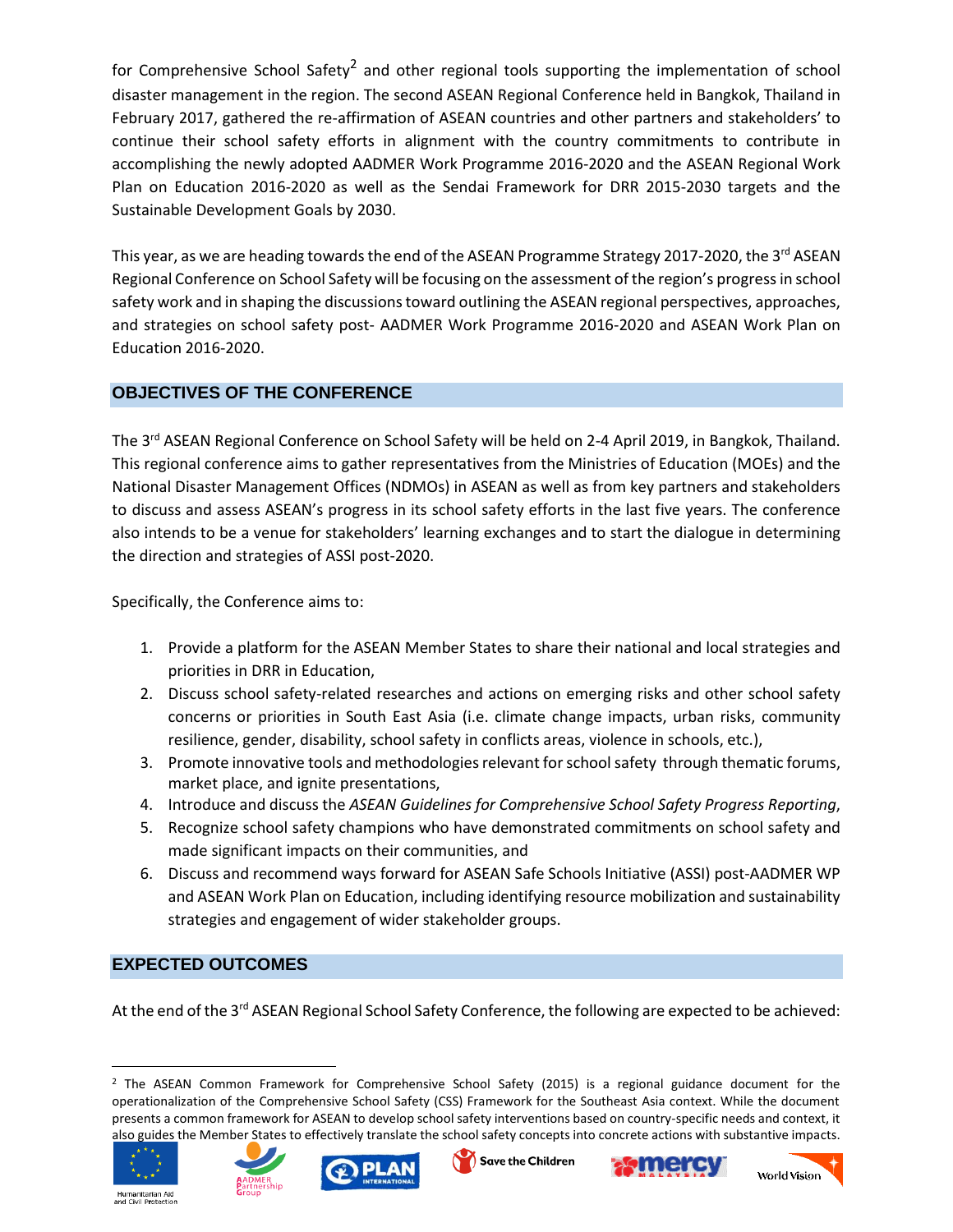- National and local priorities, strategies, sound practices, lessons learnt, and researches related to school safety are shared and discussed among the participants,
- Innovative approaches, tools, publications, case studies, and resources supporting school safety implementation are showcased through the marketplace, thematic sessions and ignite presentations,
- The Guidelines to support the ASEAN Monitoring and Reporting on Comprehensive School Safety were introduced and discussed with the regional stakeholders,
- School Safety Champions in ASEAN are recognized and awarded, Waysforward for ASSI post- AADMER WP and ASEAN Work Plan on Education were discussed and recommendations for resource mobilisation and sustainability were gathered.

#### **FORMAT OF THE CONFERENCE**

The conference will be featuring the following events:

- Plenary sessions
- Thematic sessions
- ASEAN School Safety Champion Awarding
- Market place
- Ignite presentations

Details of the sessions and events are annexed to this document.

### **TARGET PARTICIPANTS**

The 3<sup>rd</sup> ASEAN Regional School Safety Conference is expected to host about 100 participants from all over the ASEAN and from neighbouring regions. Among the target participants are the following:

- Top/senior officials from the National Disaster Management Offices (NDMO) in ASEAN;
- Top/senior officials from the Ministries of Education (MOE) in ASEAN;
- Senior government officials from other relevant line agencies involved in school safety work (i.e. Public Works, Finance, Development Planning, etc.);
- Local school authorities in ASEAN, teachers, and students;
- ASEAN Secretariat;
- ASSI Consortium Partners (Plan International, World Vision, Save the Children, Mercy Malaysia); and members of the Asia Pacific Coalition on School Safety (APCSS);
- Other regional partners and stakeholders (i.e. private sectors, academe, youth groups, etc.).









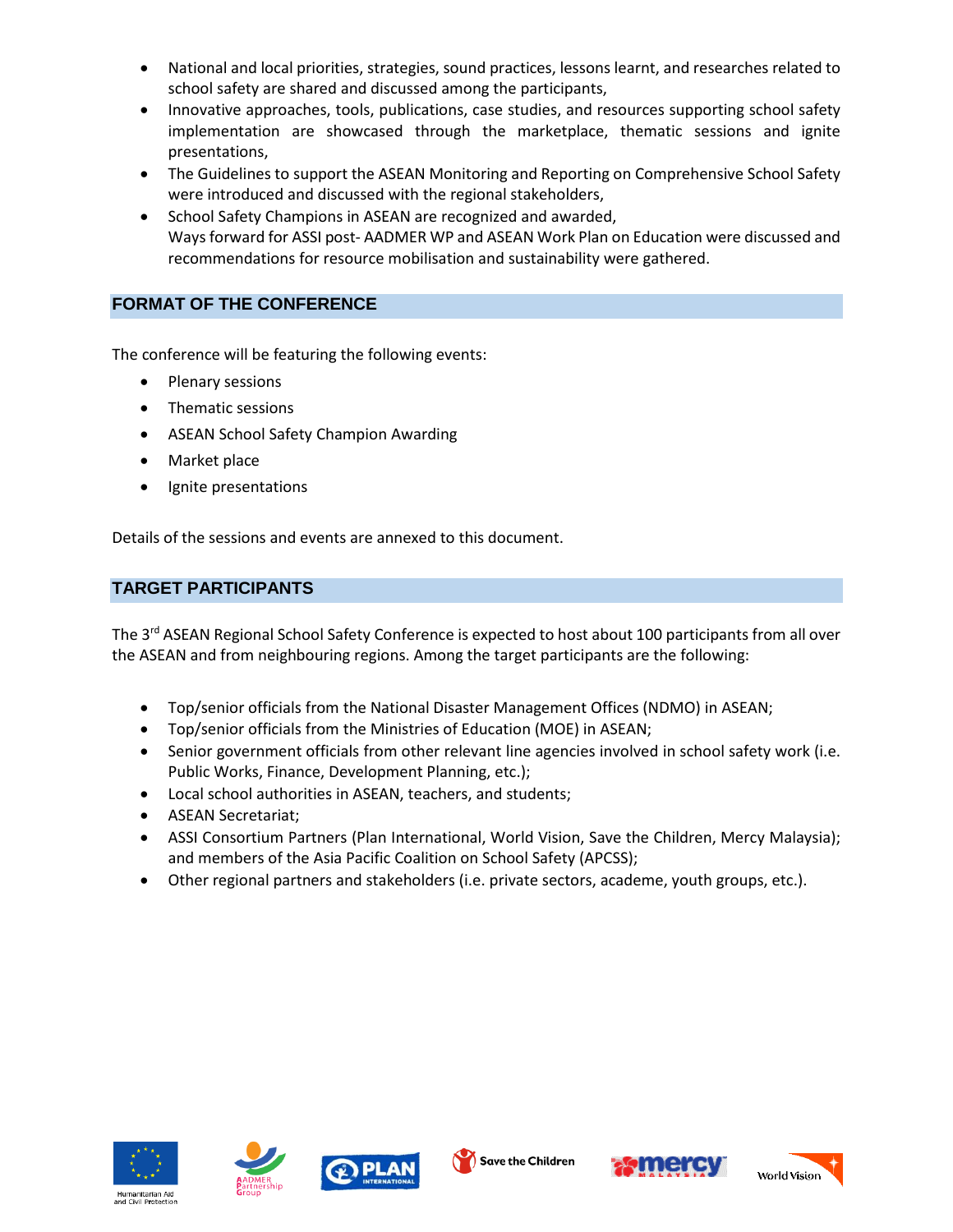

## **ASEAN SAFE SCHOOLS INITIATIVE (ASSI)**

# **3 rd ASEAN REGIONAL CONFERENCE ON SCHOOL SAFETY**

**Bangkok, 2** – **4 April 2019**

#### **GENERAL CONFERENCE PROGRAMME**

| Day 0: 2 April 2019                              |                                                                              |                                                                                                                                                                                                                                                                                       |  |  |
|--------------------------------------------------|------------------------------------------------------------------------------|---------------------------------------------------------------------------------------------------------------------------------------------------------------------------------------------------------------------------------------------------------------------------------------|--|--|
| <b>Time</b>                                      | <b>Activity</b>                                                              | <b>Proposed Speaker</b>                                                                                                                                                                                                                                                               |  |  |
|                                                  | Pre-conference - ASSI Partners Meetings                                      |                                                                                                                                                                                                                                                                                       |  |  |
| Conference Day 1: 3 April 2019                   |                                                                              |                                                                                                                                                                                                                                                                                       |  |  |
| $8:00 - 09:00$                                   | Registration                                                                 |                                                                                                                                                                                                                                                                                       |  |  |
| <b>Conference Opening Ceremony</b><br>Venue: TBC |                                                                              |                                                                                                                                                                                                                                                                                       |  |  |
| $\overline{09:00} - 09:30$                       | <b>Welcome Remarks</b>                                                       | Co-Chair to the ACDM WG on<br>Prevention and Mitigation, the<br>of<br>Disaster<br>Department<br>Prevention and Mitigation,<br>Ministry of Interior, Thailand<br>and<br>of Senior Officials'<br>Chair<br>Meeting on Education (SOM-<br>ED),<br>Education,<br>Ministry<br>of<br>Myanmar |  |  |
| $09.^{30} - 10.^{30}$                            | Awarding of the ASEAN School Safety Champions<br>Opening of the Market Place | Co-Chairs of ACDM<br>Prevention and Mitigation<br><b>Working Group</b><br>Chair of SOM-ED<br><b>ASEAN Secretariat</b>                                                                                                                                                                 |  |  |
| $x^*x$                                           | ZОУ<br>. .                                                                   |                                                                                                                                                                                                                                                                                       |  |  |









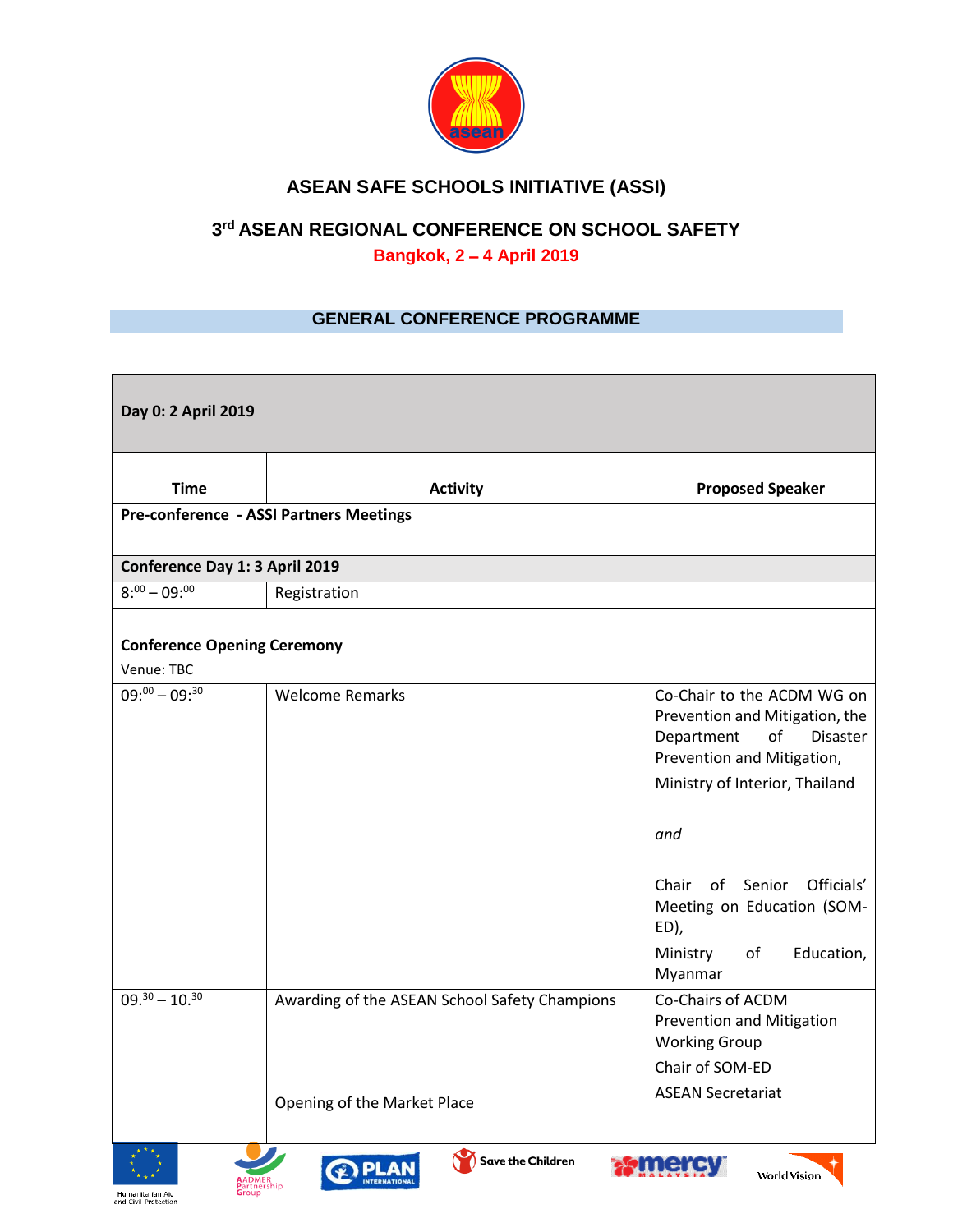| $10:30 - 10:45$       | Picture - Coffee & Tea Break                                                                                                            |                                                                                                                                                                                                                                                                                                 |  |  |
|-----------------------|-----------------------------------------------------------------------------------------------------------------------------------------|-------------------------------------------------------------------------------------------------------------------------------------------------------------------------------------------------------------------------------------------------------------------------------------------------|--|--|
| $10:^{45} - 12.^{15}$ | PLENARY 1: Strengthening regional and national<br>strategies for a cross-sectoral coordination in ASEAN<br>school safety.<br>Venue: TBD | Moderator: Head of Disaster<br>Management and<br>Humanitarian Assistance,<br><b>ASEC</b><br>Speakers (TBD)                                                                                                                                                                                      |  |  |
| $12:15 - 13:30$       | Lunch                                                                                                                                   |                                                                                                                                                                                                                                                                                                 |  |  |
| $13.^{30} - 14$ : 30  | Ignite Presentations:                                                                                                                   | Speakers (TBD)                                                                                                                                                                                                                                                                                  |  |  |
|                       | Live showcases of school safety initiatives in ASEAN,<br>good practices, or innovative tools and approaches                             | (10)<br>minutes/each<br>the<br>speaker<br>in<br>marketplace area and 10<br>minutes for Questions<br>and Answers from the<br>Audience).                                                                                                                                                          |  |  |
| $14.^{30} - 16$ ;00   | Thematic session (schedule is TBD):                                                                                                     |                                                                                                                                                                                                                                                                                                 |  |  |
|                       | 3. Emerging risks in school safety<br>5.<br>practices of SS)                                                                            | 1. Science, innovation, technology in implementing school safety programme<br>2. Multi-stakeholders' engagement in promoting school safety<br>4. National and local strategies and priority in DRR in Education<br>Cross-cutting concerns/issues in SS (gender, disability inclusion, inclusive |  |  |
| $16:00 - 17:30$       |                                                                                                                                         | <b>Thematic Session</b>                                                                                                                                                                                                                                                                         |  |  |
|                       | Emerging risks in school safety<br>3.<br>5.<br>practices of SS)                                                                         | 1. Science, innovation, technology in implementing school safety programme<br>2. Multi-stakeholders' engagement in promoting school safety<br>4. National and local strategies and priority in DRR in Education<br>Cross-cutting concerns/issues in SS (gender, disability inclusion, inclusive |  |  |

| Conference Day 2, 4 April 2019 |                                                                                                                                                                                                                                                                                                                                                                                               |  |  |  |
|--------------------------------|-----------------------------------------------------------------------------------------------------------------------------------------------------------------------------------------------------------------------------------------------------------------------------------------------------------------------------------------------------------------------------------------------|--|--|--|
| $08^{00} - 09^{00}$            | Registration                                                                                                                                                                                                                                                                                                                                                                                  |  |  |  |
| $09^{00} - 10^{30}$            | <b>Thematic Session</b><br>Science, innovation, technology in implementing school safety programme<br>1.<br>2. Multi-stakeholders' engagement in promoting school safety<br>3. Emerging risks in school safety<br>4. National and local strategies and priority in DRR in Education<br>Cross-cutting concerns/issues in SS (gender, disability inclusion, inclusive<br>5.<br>practices of SS) |  |  |  |